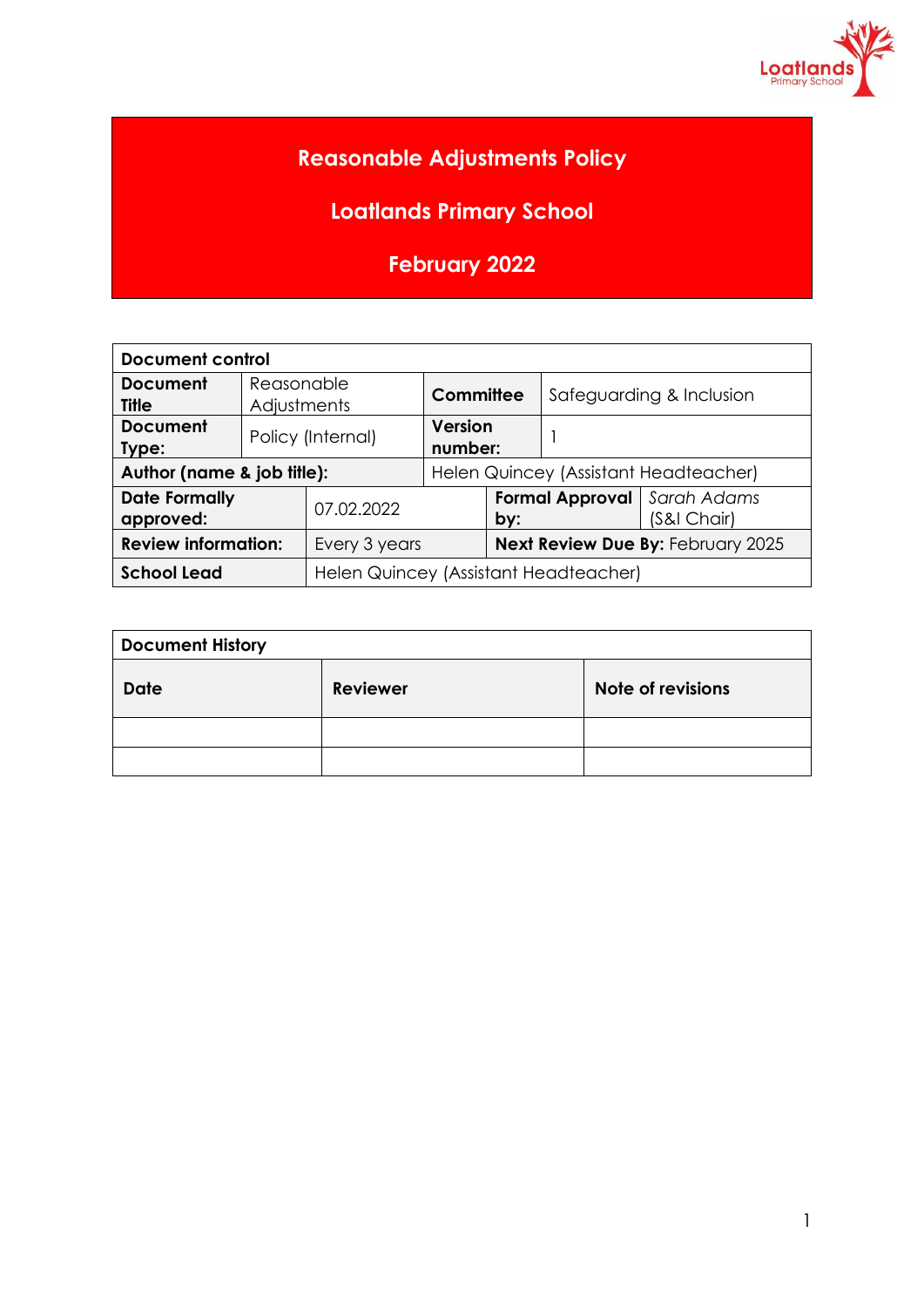

## **Reasonable Adjustments Policy 2022**

Schools have had a duty to provide **reasonable adjustments** for disabled pupils since 2002, originally under the Disability Discrimination Act 1995 and from October 2010, under the Equality Act 2010. The duty is to take such steps as is reasonable, to avoid substantial disadvantage to a disabled person. The Equality Act 2010, states that, *'a person has a disability if he or she has a physical or mental impairment that has a long- term and substantial adverse effect on his or her ability to carry out normal day-to-day activities.'*

As outlined in the Equality Act 2010, the three elements to the reasonable adjustments duty relate to:

- **Provision, criteria and practices**
- **Auxiliary aids and services**
- **Physical features**

The duty in relation to provisions, criteria and practices covers the way in which a school operates on a day-to-day basis, including its decisions and actions.

The duty in relation to the provision of auxiliary aids and services generally means anything that constitutes additional support or assistance for a disabled pupil.

The duty in relation to the provision of physical features means the features of a building or premises.

The Equality Act 2010, does not define what is 'reasonable', which allows flexibility for different sets of circumstances. Therefore, what is reasonable in one set of circumstances, may not be reasonable in another.

Many reasonable adjustments are inexpensive and will often involve a change of practice rather than the provision of expensive pieces of equipment or additional staff.

As cited in the 'Equality and Human Rights Commission', published in 2015, some factors that are likely to be taken into account when considering what adjustments are reasonable for a school to have to make include the following:

• The extent to which Special Educational provision will be provided to the disabled pupil under Part 3 of the Children and Families Act 2014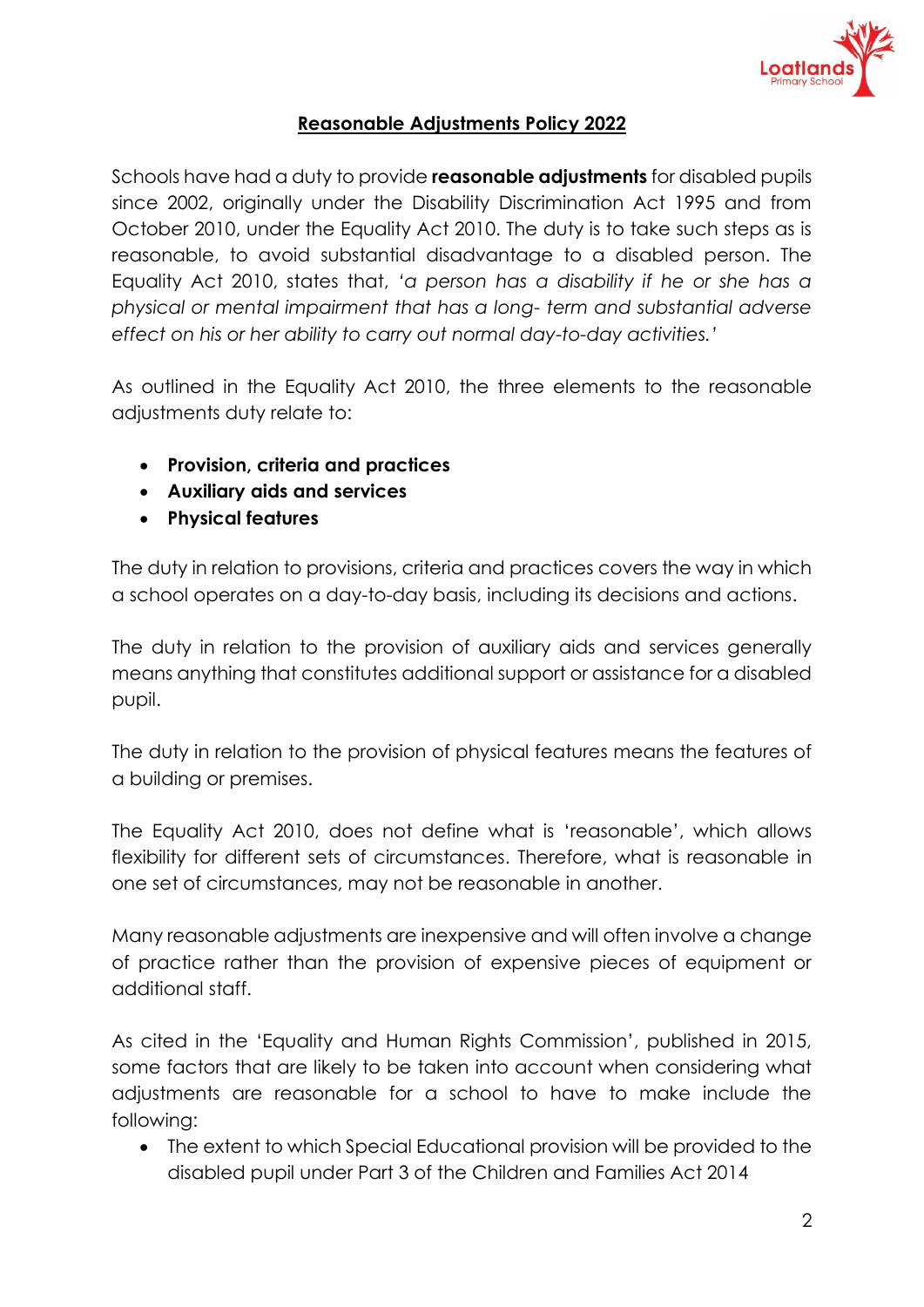

- The resources of the school and the availability of financial or other assistance
- The financial and other costs of making the adjustment.
- The extent to which taking any particular step would be effective in overcoming the disadvantage suffered by a disabled pupil
- The practicality of the adjustment
- The effect of the disability on the individual effectiveness of the reasonable adjustment is carefully monitored by the SENCO, Family support worker and SLT
- Health and safety requirements
- The need to maintain academic, musical, sporting and other standards
- The interests of other pupils and prospective pupils

## **Practice at Loatlands Primary School**

Loatlands is an inclusive school, where pupils' needs are well known. To ensure the best outcomes for all, we personalise the reasonable adjustments to meet individual need. The effectiveness of the reasonable adjustment is monitored by the SEND team in consultation with parents/carers, SLT and the Family Support worker.

Some examples of reasonable adjustments made in our school are:

- A change to the start/finish times to lessons, or the school day, so a pupil can avoid busy or crowded spaces
- Toilet provision adapted for individual needs
- Use of devices to access and record work
- Exercise books printed with coloured paper
- Use of coloured overlays for pupils to reduce visual stress and support dyslexia
- Seating plans to support hearing and visual impaired pupils
- Seating plans to limit environmental stimulation
- Time scheduled for pupils to access sensory circuits and the calm room
- Creating safe spaces within classrooms where children can feel calm for example a play tent or screened off workstation
- Specific and personalised adjustments to the school's behaviour policy
- Specific and personalised adjustments to the school's uniform policy
- Use of ear defenders to accommodate sensory sensitivities
- Examination access arrangements
- Time schedule for pupils to access nurture provision